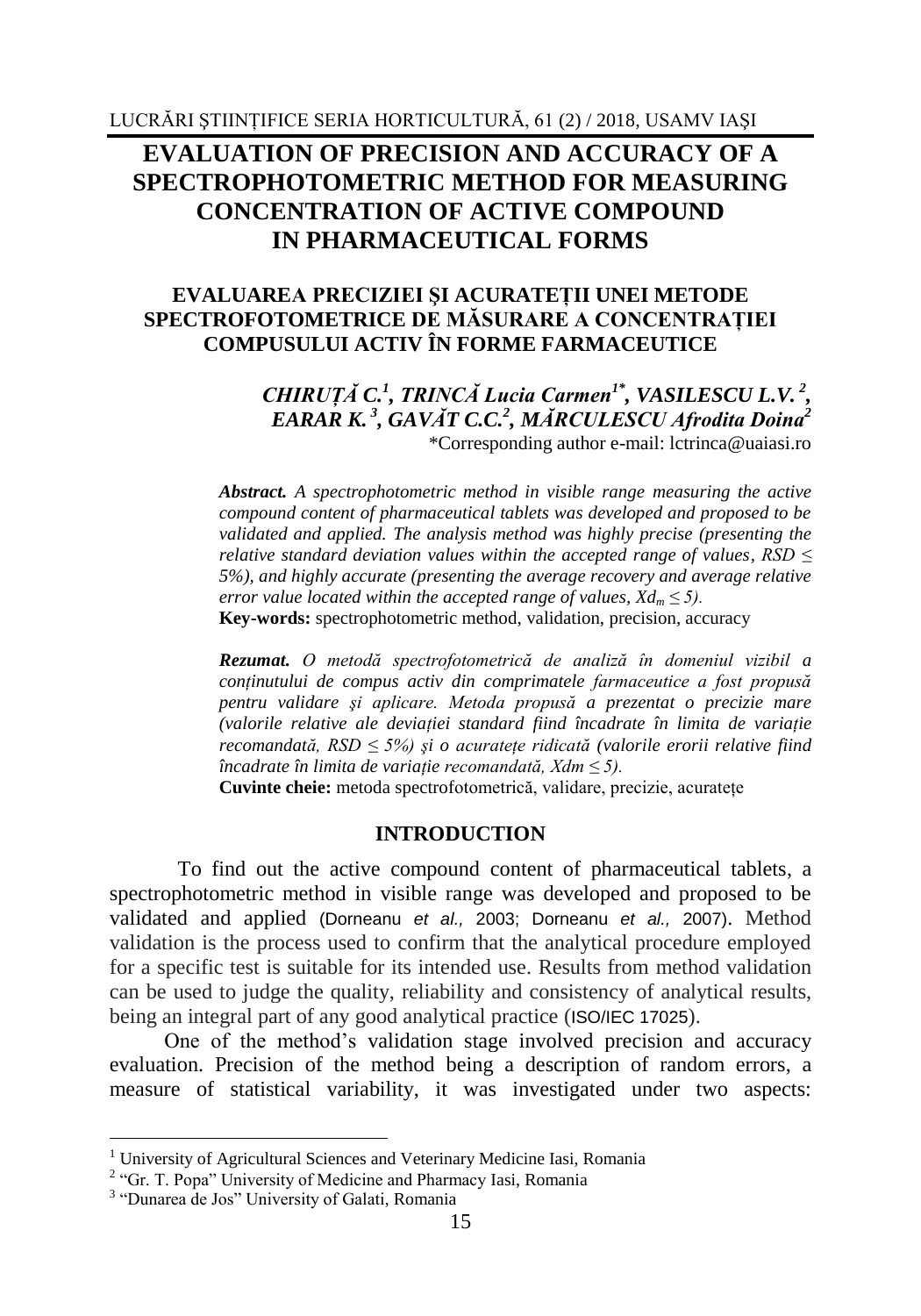LUCRĂRI ŞTIINŢIFICE SERIA HORTICULTURĂ, 61 (2) / 2018, USAMV IAŞI

repeatability and reproducibility (Roman et al.*,* 1998; Boiculesii *et al.,* 2007; Tulasamma *et al.,* 2016; Aboud *et al.,* 2017, Singh *et al.,* 2015). Repeatability is expressing the consistency of the measurements under identical experimental conditions at short time intervals (in the same day), while reproducibility is expressing the fidelity of the measurement at large intervals of time (in different days). Accuracy is a description of systematic errors, a measure of statistical bias, that cause a difference between the obtained result and the true value. Accuracy of a method may be determined, by calculating a relative error, which is expressing a close correlation between a true, reference value and the analytical result of the laboratory measurements**.**

# **MATERIAL AND METHOD**

Investigation of reproducibility consisted in carrying out the analysis on many samples from the same set of standard solutions in different days under the same given conditions (intermediate precision). Repeatability measurements consisted in conducting the analysis made on many samples coming from the same set of standard solutions in the same day under the same conditions (Bhalani *et al.,* 2015; Banjare *et al.,* 2013). Standard deviation (SD) and relative standard deviation (RSD %) were calculated for the tests carried out in the same day (intra-day test) and in different days (inter-day test).

To investigate the precision of the method, three solutions with different concentrations of analyte (2 μg/mL, 10 μg/mL and 25 μg/mL), were processed with the same reagents under the same conditions. Absorbances were measured at the wavelength  $\lambda$  = 690 nm. Four separate determinations have been made for each solution, three times in the same day (intra-day precision) and four determinations have been made in three different days (inter-day precision) by recording the mean absorbance's values.

Concentration  $C_c$  (µg/mL) was determined from the regression equation line: A = 0.0234  $C_c$  (µg/mL) - 0.0031, thus:

$$
C_{C}(\mu g/mL) = (A + 0.0031) / 0.0234
$$
 (1)

Recovery (%) was determined with the formula (Roman *et al*.*,* 1998; Boiculesii *et al.,* 2007]:

Recovery  $\left(\% \right) = \left( C_c \left( \frac{\mu q}{m} \right) \times 100 \right) / C_{\tau} \left( \frac{\mu q}{m} \right)$  (2)

For accurate measurements, recovery R (%) should be in the following range:  $85\% \leq R\% \leq 105\%$ .

Standard deviation (SD) was calculated with STDEV function in Microsoft Office Excel 2016 while relative standard deviation (RSD %) was determined with equation  $(3)$ :

$$
RSD % = (SD x 100) / Raverage
$$
 (3)

whereas R  $_{\text{average}}$  was average recovery (%) value.

Thus, method precision was expressed as relative standard deviation (RSD %) of the calculated recovery R (%) values. For appropriate measurements, RSD≤ 5% (Banjare *et al.,* 2013; Mubeen *et al.,* 2009).

To determine method accuracy*,* three solutions of various concentrations (2 μg/mL, 10 μg/mL and 25 μg/mL) were selected to interact under the same experimental conditions. Four investigations for each solution were achieved in different moments of the same day and resulted absorbances were measured for  $\lambda =$ 690 nm. Then, the average absorbances, the recovery (%), the minimum and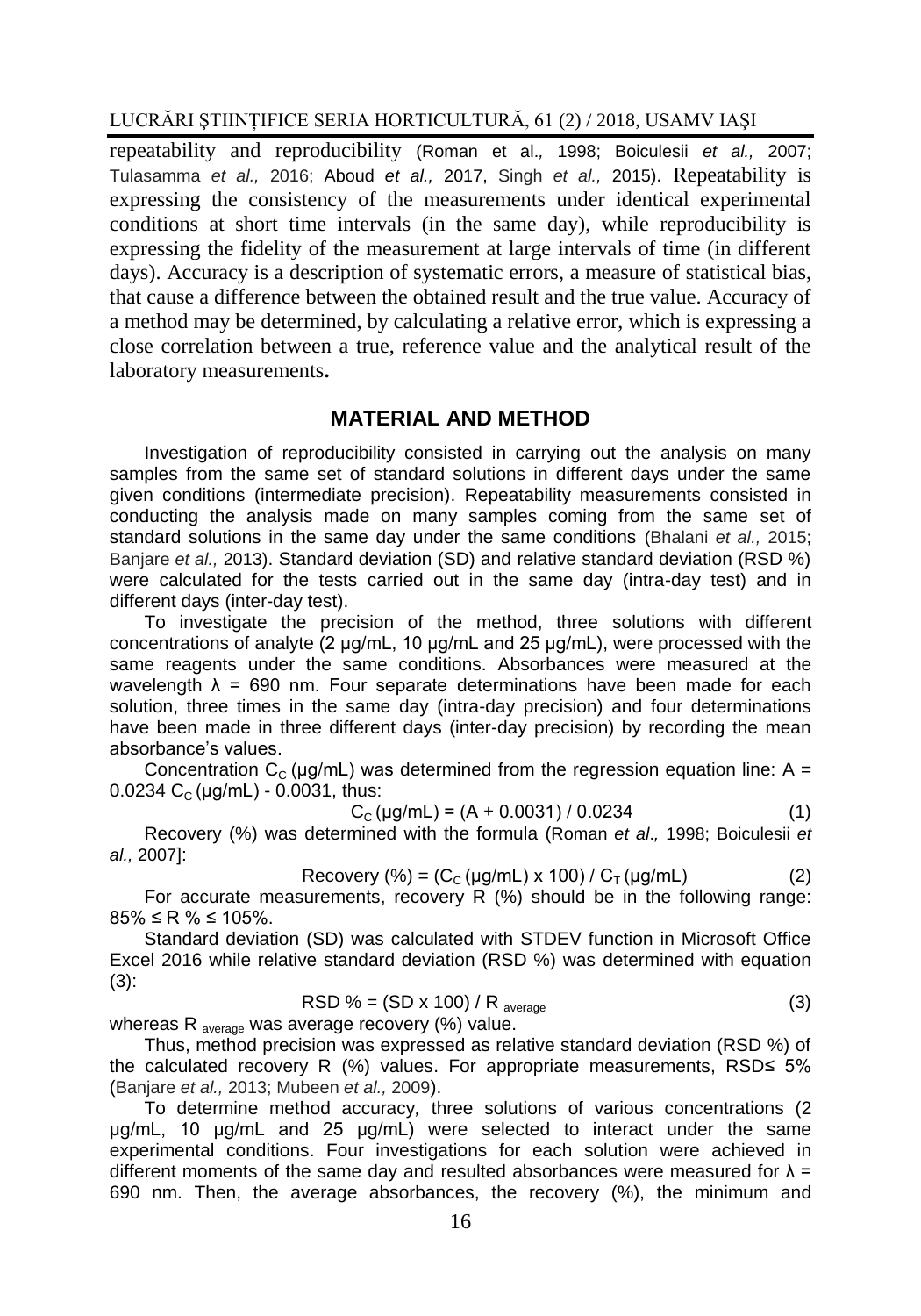maximum values were calculated (Dorneanu *et al.,* 2003; Dorneanu *et al.,* 2007, Roman *et al.,* 1998; Boiculesii *et al.,* 2007; Tulasamma *et al.,* 2016; Aboud *et al.,* 2017, Singh et *al.,* 2015). Recovery (%) values were established by using equation (2). Standard deviation (SD) and relative standard deviation (RSD %) were calculated by using equation (3).

Accuracy was determined, by calculating a relative error Xd, which is expressing a close correlation between a true, reference value (Xa) and the analytical result of the laboratory measurements (Xr). Relative error  $X<sub>D</sub>$  was calculated for the same three sample concentrations (2 μg/mL, 10 μg/mL and 25 μg/mL), according to formula:

$$
Xd = \frac{|Xr - Xa|}{Xa} \cdot 100 \le 5\% \tag{4}
$$

Whereas Xr is the measured value (calculated concentration), Xa is the real/true value (theoretical concentration) and Xd is the relative error.

## **RESULTS AND DISCUSSIONS**

Measured absorbances of all three standard solutions, their theoretical concentrations  $(C_T)$ , their calculated concentrations  $(C_C)$  expressed in  $\mu$ g/mL and their recovery (%) values are presented in table 1 and table 2.

*Table 1* 

| <b>Theoretical</b><br>concentration<br>$C_T$ (µg/mL) | Mean<br>absorbance<br>$(A_m)$ | <b>Calculated</b><br>concentration<br>(C <sub>c</sub> )<br>(µg/mL) | <b>Recovery</b><br>$(\%)$ | <b>Standard</b><br><b>Deviation</b><br>(SD) | <b>RSD</b><br>(%) |
|------------------------------------------------------|-------------------------------|--------------------------------------------------------------------|---------------------------|---------------------------------------------|-------------------|
| 2.0                                                  | 0.0429                        | 1.966                                                              | 98.30                     |                                             |                   |
|                                                      | 0.0429                        | 1.966                                                              | 98.30                     |                                             |                   |
|                                                      | 0.0431                        | 1.974                                                              | 98.70                     |                                             |                   |
|                                                      | 0.0428                        | 1.962                                                              | 98.10                     | 1.660                                       | 1.629             |
| 10.0                                                 | 0.2360                        | 10.218                                                             | 102.18                    |                                             |                   |
|                                                      | 0.2357                        | 10.205                                                             | 102.05                    |                                             |                   |
|                                                      | 0.2358                        | 10.209                                                             | 102.09                    |                                             |                   |
|                                                      | 0.2357                        | 10.205                                                             | 102.05                    |                                             |                   |
| 25.0                                                 | 0.5800                        | 24.918                                                             | 99.67                     |                                             |                   |
|                                                      | 0.5795                        | 24.897                                                             | 99.58                     |                                             |                   |
|                                                      | 0.5795                        | 24.897                                                             | 99.58                     |                                             |                   |
|                                                      | 0.5798                        | 24.910                                                             | 99.64                     |                                             |                   |

**Intra-day precision test of the spectrophotometric method**

For the intra-day precision test, the average recovery  $(\%)$  value was R average  $= 100.020\%$ , while the standard deviation was SD = 1.660 (table 1). According to equation (3), the relative standard deviation (RSD =  $1.629\%$ ) was situated within normal limits range, being  $\leq 5\%$ .

For the inter-day precision testing of the spectrophotometric method, the average recovery (%) was  $R_{average} = 100.414$  %, while the standard deviation was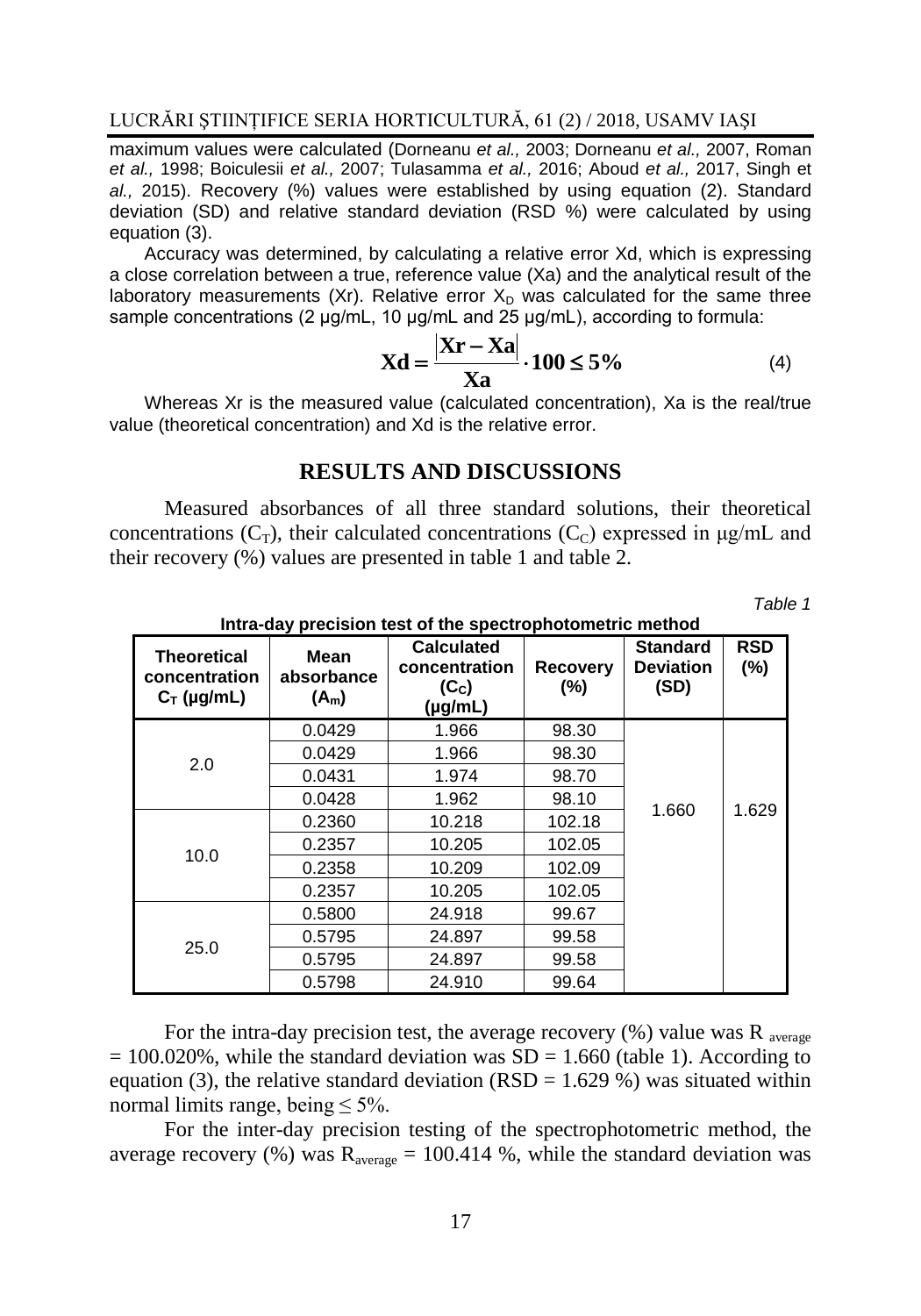LUCRĂRI ŞTIINŢIFICE SERIA HORTICULTURĂ, 61 (2) / 2018, USAMV IAŞI

 $SD = 1.395$ . The relative standard deviation (RSD = 1.389%) was within normal limits, being  $\leq 5\%$ .

**Inter-day precision test of the spectrophotometric method**

*Table 2* 

| <b>Theoretical</b><br>concentration<br>$C_T$ (µg/mL) | Mean<br>absorbance<br>$(A_m)$ | <b>Calculated</b><br>concentration<br>$\mathbf{c}_{\mathbf{c}}$<br>$(\mu g/mL)$ | <b>Recovery</b><br>( %) | <b>Standard</b><br><b>Deviation</b><br>(SD) | <b>RSD</b><br>$(\% )$ |
|------------------------------------------------------|-------------------------------|---------------------------------------------------------------------------------|-------------------------|---------------------------------------------|-----------------------|
| 2.0                                                  | 0.0432                        | 1.979                                                                           | 98.95                   |                                             |                       |
|                                                      | 0.0433                        | 1.983                                                                           | 99.15                   |                                             |                       |
|                                                      | 0.0433                        | 1.983                                                                           | 99.15                   |                                             |                       |
|                                                      | 0.0435                        | 1.991                                                                           | 99.55                   |                                             |                       |
| 10.0                                                 | 0.2361                        | 10.222                                                                          | 102.22                  | 1.395                                       | 1.389                 |
|                                                      | 0.2361                        | 10.222                                                                          | 102.22                  |                                             |                       |
|                                                      | 0.2363                        | 10.231                                                                          | 102.31                  |                                             |                       |
|                                                      | 0.2363                        | 10.231                                                                          | 102.31                  |                                             |                       |
| 25.0                                                 | 0.5804                        | 24.936                                                                          | 99.74                   |                                             |                       |
|                                                      | 0.5804                        | 24.936                                                                          | 99.74                   |                                             |                       |
|                                                      | 0.5807                        | 24.949                                                                          | 99.80                   |                                             |                       |
|                                                      | 0.5809                        | 24.957                                                                          | 99.83                   |                                             |                       |

The evaluation results of the system precision, done for 4 μg/mL standard solution, are presented in table 3. The absorbances corresponding to standard solution presented close, one to another, values.

The relative standard deviation (RSD =  $0.235\%$ ) was within the normal range of values.

**System precision**

*Table 3*

| Det. No.       | Mean aborbance $(A_m)$ values |  |
|----------------|-------------------------------|--|
|                | 0.0920                        |  |
| 2.             | 0.0924                        |  |
| 3.             | 0.0925                        |  |
|                | 0.0925                        |  |
| 5.             | 0.0922                        |  |
| Mean           | 0.092320                      |  |
| SD             | 0.000217                      |  |
| <b>RSD</b> (%) | 0.235                         |  |

In order to evaluate the accuracy of the method, absorbance values, calculated concentrations  $(C<sub>c</sub>)$  and recovery  $(\%)$  values were determined (table 4).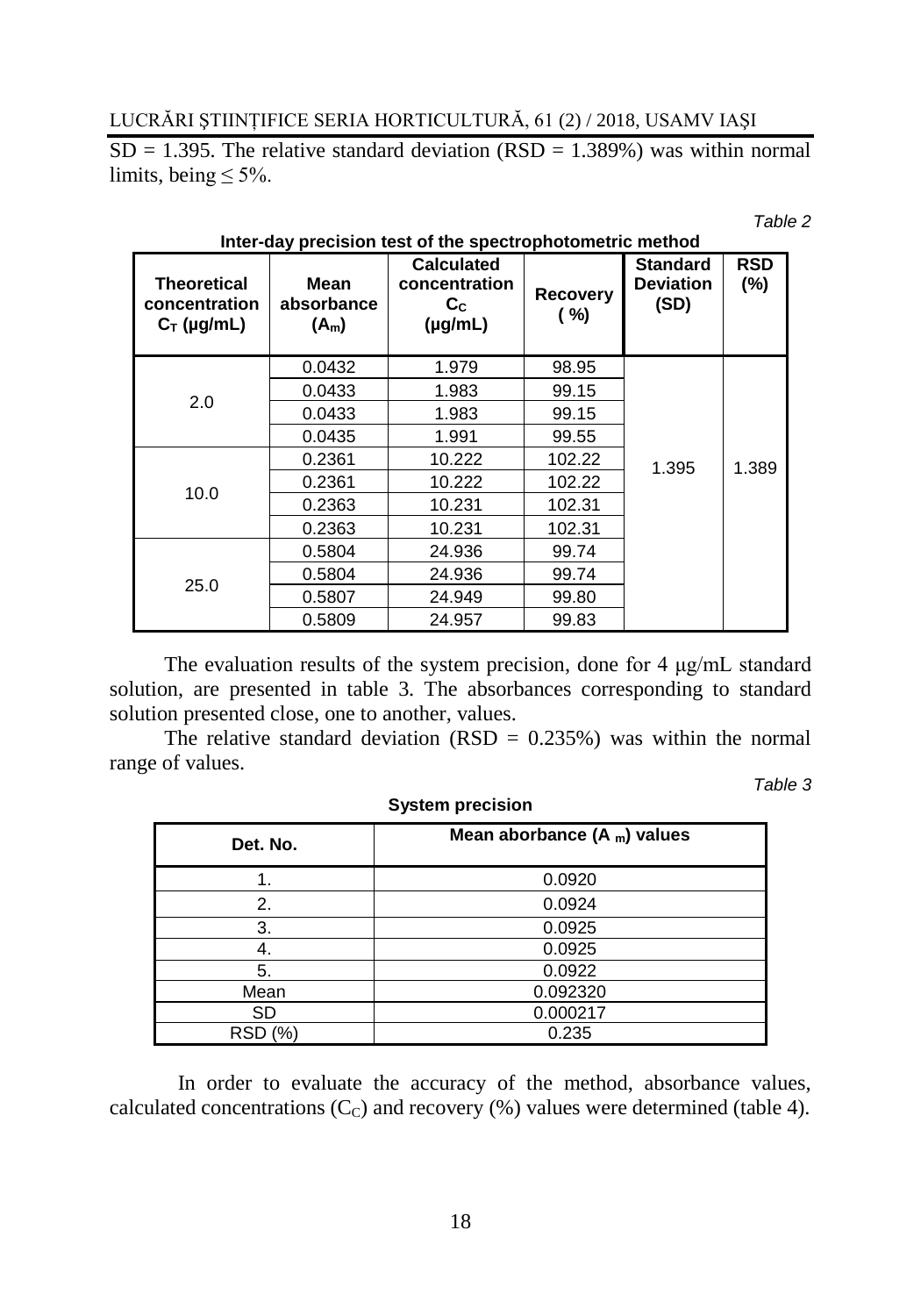*Table 4*

| <b>Theoretical</b><br>concentration $C_{T}$<br>$(\mu g/mL)$ | Average<br>absorbance<br>(A) | <b>Calculated</b><br>concentration C <sub>c</sub><br>$(\mu g/mL)$ | Recovery (%) |
|-------------------------------------------------------------|------------------------------|-------------------------------------------------------------------|--------------|
| 2.0                                                         | 0.0428                       | 1.962                                                             | 98.10        |
|                                                             | 0.0428                       | 1.962                                                             | 98.10        |
|                                                             | 0.0430                       | 1.970                                                             | 98.50        |
|                                                             | 0.0429                       | 1.966                                                             | 98.30        |
|                                                             | 0.2357                       | 10.205                                                            | 102.05       |
|                                                             | 0.2358                       | 10.209                                                            | 102.09       |
| 10.0                                                        | 0.2356                       | 10.201                                                            | 102.01       |
|                                                             | 0.2355                       | 10.197                                                            | 101.97       |
| 25.0                                                        | 0.5795                       | 24.897                                                            | 99.58        |
|                                                             | 0.5795                       | 24.897                                                            | 99.58        |
|                                                             | 0.5798                       | 24.910                                                            | 99.64        |
|                                                             | 0.5797                       | 24.906                                                            | 99.62        |

**Accuracy of the method**

Average recovery was  $R_{\text{average}} = 99.962$  %, while the standard deviation was  $SD = 1.6365$ . According to equation (3), the relative standard deviation value  $(RSD = 1.6376\%)$  was located within normal range of values. Minimum recovery (%) calculated value was 98.10 % while the maximum recovery value was 102.09 % (table 4).

The relative error (Xd%) was calculated for each of the three solution concentrations (table 5).

*Table 5*

| ווש סי<br>valucə ( <i>r</i> |        |  |
|-----------------------------|--------|--|
| $C_T$ (µg/mL)               | Xd (%) |  |
|                             | 1.900  |  |
| 2.0                         | 1.900  |  |
|                             | 1.500  |  |
|                             | 1,700  |  |
|                             | 2.050  |  |
| 10.0                        | 2.090  |  |
|                             | 2.010  |  |
|                             | 1.970  |  |
|                             | 0.412  |  |
| 25.0                        | 0.412  |  |
|                             | 0.360  |  |
|                             | 0.376  |  |

## **Calculated relative error values (Xd %)**

Individual values of the relative error (table 5) were below 5%. Also, the average relative error (Xd  $_m = 1.390$ %) was within the normal range of values, being  $\leq$  5 %.